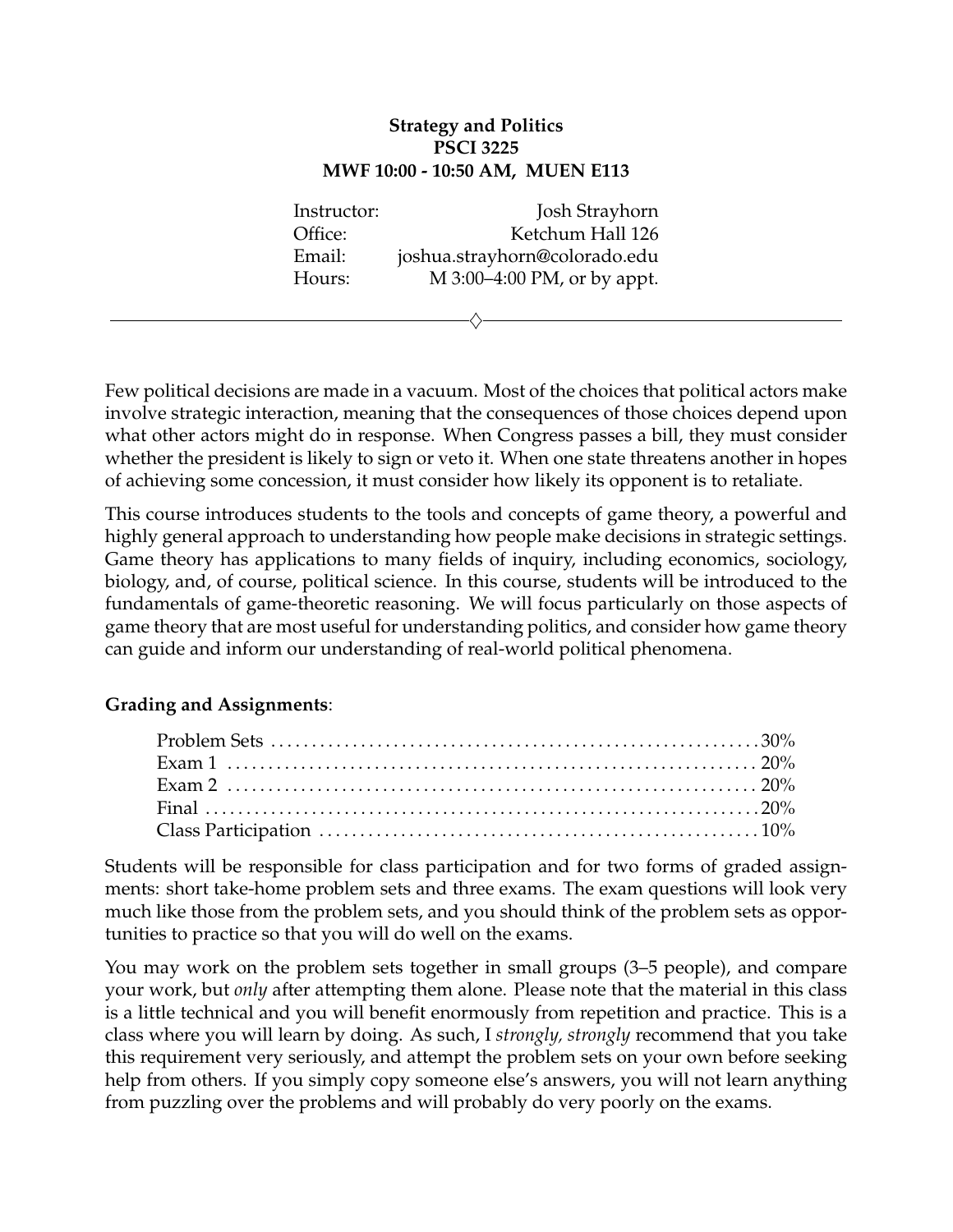Because I don't want you to worry too much about doing poorly on any particular problem set, I will drop your lowest problem set grade from your final average.

The exams are in-class and closed book, and you will not be permitted to work together or use outside help.

**A Note on Math**: Though the advanced study of game theory does require some knowledge of higher math, in this introductory class we will not actually be doing very much mathematics, and most of what you will need I will teach as we go. The class will require deductive reasoning, but not advanced math. That said, if you are not comfortable with high-school level algebra (such as how to solve for  $x$  given a simple equation) you may struggle in this class. If you have concerns, come meet with me and we can talk about them.

## **Important Dates**:

Exams 1 and 2 will take place during our normal class time. The final exam will be held on Saturday, Dec. 19th, from 4:30–7:00 PM.

**Late Work Policy**: Problem sets should be turned in to me in hard copy at the beginning of class on the announced due date. Problem sets may be turned in up to one class period late, at a 10 point penalty. We will go over answers to each problem set the class period after they are due, so any problem sets turned in after that date will receive a grade of zero. In the event of a documented serious illness or emergency that prevents you from completing a problem set, come see me and we will discuss a resolution.

**Academic Honesty**: Students are expected to adhere to standards of academic integrity set forth in the Colorado Honor Code. All incidents of academic misconduct, such as plagiarism or cheating, shall be reported to the Honor Code Council (honor@colorado.edu; 303-735-2273). Students who are found to be in violation of the academic integrity policy will be subject to both academic sanctions from the faculty member and non-academic sanctions (including but not limited to university probation, suspension, or expulsion). If you do not understand what behavior is considered plagiarism or cheating, or are not familiar with how to cite sources appropriately, please discuss it with me.

**Accommodations**: If you qualify for accommodations because of a disability, please submit to me a letter from Disability Services in a timely manner (for exam accommodations provide your letter at least one week prior to the exam) so that your needs can be addressed. Disability Services determines accommodations based on documented disabilities. Contact Disability Services at 303-492-8671 or by e-mail at dsinfo@colorado.edu. If you have a temporary medical condition or injury, see Temporary Medical Conditions: Injuries, Surgeries,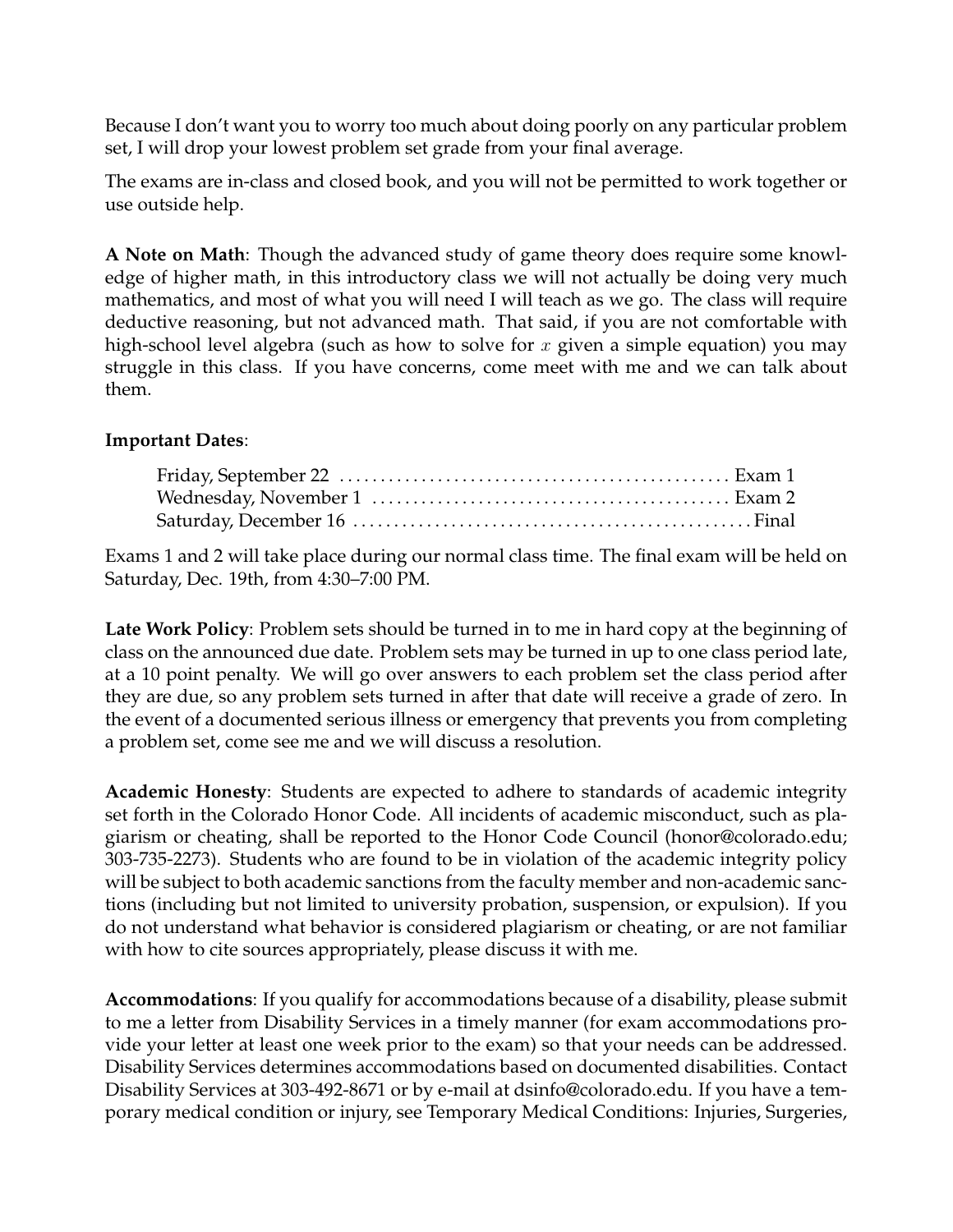and Illnesses guidelines under Quick Links at Disability Services website and discuss your needs with me.

Campus policy regarding religious observances requires that faculty make every effort to deal reasonably and fairly with all students who, because of religious obligations, have conflicts with scheduled exams, assignments or required attendance. If you have a conflict with one of the scheduled exam dates in this class due to a religious observance, you may notify me at least two weeks in advance and we will arrange an alternative time.

**Classroom Behavior**: Students and faculty each have responsibility for maintaining an appropriate learning environment. Those who fail to adhere to such behavioral standards may be subject to discipline. Professional courtesy and sensitivity are especially important with respect to individuals and topics dealing with differences of race, color, culture, religion, creed, politics, veterans status, sexual orientation, gender, gender identity and gender expression, age, disability, and nationalities. Class rosters are provided to the instructor with the student's legal name. I will gladly honor your request to address you by an alternate name or gender pronoun. Please advise me of this preference early in the semester so that I may make appropriate changes to my records. See policies at http://www.colorado.edu/policies/classbehavior.html and at

http://www.colorado.edu/studentaffairs/judicialaffairs/code.html#student code.

The University of Colorado Boulder (CU-Boulder) is committed to maintaining a positive learning, working, and living environment. The University of Colorado does not discriminate on the basis of race, color, national origin, sex, age, disability, creed, religion, sexual orientation, or veteran status in admission and access to, and treatment and employment in, its educational programs and activities. (Regent Law, Article 10, amended 11/8/2001). CU-Boulder will not tolerate acts of discrimination or harassment based upon Protected Classes or related retaliation against or by any employee or student. For purposes of this CU-Boulder policy, "Protected Classes" refers to race, color, national origin, sex, pregnancy, age, disability, creed, religion, sexual orientation, gender identity, gender expression, or veteran status. Individuals who believe they have been discriminated against should contact the Office of Discrimination and Harassment (ODH) at 303-492-2127 or the Office of Student Conduct (OSC) at 303-492-5550. Information about the ODH, the above referenced policies, and the campus resources available to assist individuals regarding discrimination or harassment can be obtained at http://hr.colorado.edu/dh/.

**Syllabus Changes**: This syllabus represents a general plan for the course; I reserve the right to deviate from it if necessary. Students will be given advance notification of any changes to the syllabus.

## **Course Schedule and Required Readings:**

The course does not have a required textbook; my lectures are the primary source material. However, many students find a textbook beneficial, as it may provide a different perspective or explain things in alternate ways. If you prefer to work through a textbook alongside the class, the book below is recommended.